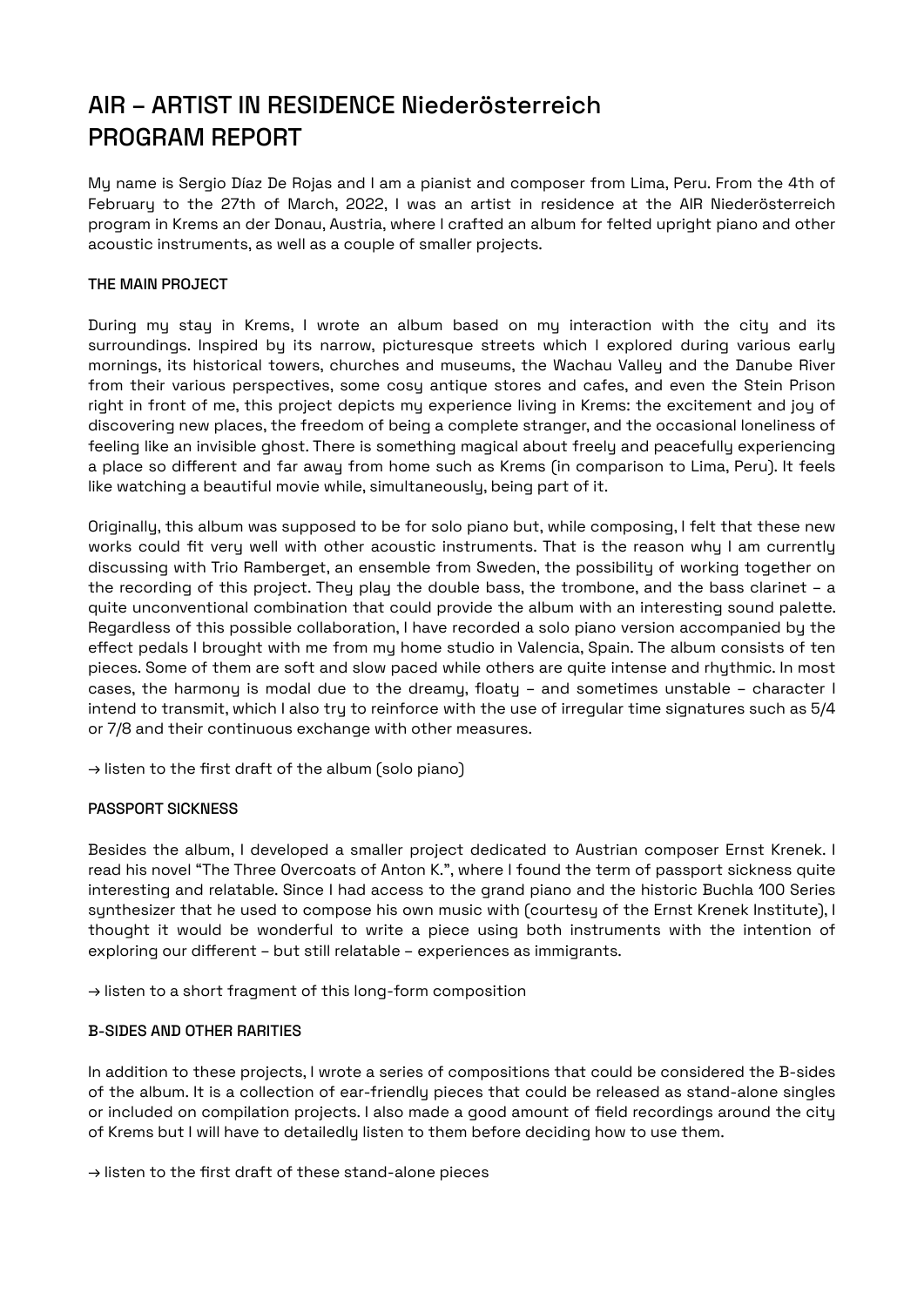## FEATURES AND EVENTS

- Live performance with AIR colleague Larissa Bertonasco 24th of February
- Interview for the Ernst Krenek Institute ([EN](https://www.krenek.at/en/news/interview-sergio-diaz-de-rojas)/[DE](https://www.krenek.at/news/interview-sergio-diaz-de-rojas)) 15th of March
- Concert at Salon Krenek for the Kulturplatform Krems meeting 17th of March

## FINAL THOUGHTS (BASED ON THE REPORT'S QUESTIONS)

The residency was a truly wonderful experience from the very beginning with the taxi driver picking me up from the airport to the last days having farewell meetings with the lovely people I met along the way. The AIR program gave me the opportunity to work on various creative projects in a peaceful, inspiring and beautiful environment, and to connect and collaborate with other artists and cultural institutions – all of that while awarding me a significant grant. It is an initiative that genuinely cares about artists and they do their best to demonstrate it.

There is not a single disadvantage I could think of when looking back at my two-month residency in Krems, and there are certainly various advantages besides the ones already mentioned – if by any strange reason they aren't good enough – such as the free access to museums and galleries, the professionally-equipped studio, the comfortable living quarters, and the organisation of activities, concerts and workshops in which we can participate regardless of our artistic discipline or language. I even received a private lesson by the superb musician Gammon, who came all the way from Vienna to teach me how to use Ernst Krenek's Buchla 100 Series synthesizer, and a relaxing yoga session by the lovely Flora Renhardt.

Considering my musical practice, the instruments I use, and my creative process, there are certain suggestions that could be implemented to make AIR experience even more rewarding:

- The studio is not acoustically treated so recording acoustic instruments can be challenging at times. A good solution could be to form a partnership with a recording studio in Krems or any city nearby to record the projects that we compose at the AIR quarters.
- In addition to the beautiful upright piano in the studio, I would include a versatile analog synthesizer (Moog One, Sequential Prophet 6, UDO Audio Super 6, etc) which would not only be a wonderful tool for those of us familiar with these types of instruments, but also an inspiring opportunity for those new to the world of electronic music that wish to learn about them.
- It would also be wonderful to have the opportunity to perform live. Guaranteeing the artists the possibility of playing a small series of concerts or to headline a music festival would be an enormous advantage. Another idea that could be quite atractive for certain types of musicians – myself included – is the collaboration with galleries, museums or any other type of multidisciplinary environment interested in developing and showcasing sound installations.
- Finally, I would recommend hiring a sound engineer to set up a fixed recording/mixing station in one of the studio's desks, where the audio interface, mixer, and studio monitors will be properly placed and ready to use.

Again, these are just suggestions that could make the AIR program even more interesting for certain types of musicians, but it is already quite amazing and it is actually inspiring to see how each artist shapes the studio according to their different creative approaches.

One final advantage of the AIR program that I would like to mention is the possibility of easily exploring some of Austria's landmarks. I spent a few days visiting Salzburg, Vienna, and Hallstatt. As a classically-trained musician, I cannot explain how special and meaningful it was to visit the house where Mozart was born and the cemetery where Beethoven and Brahms are buried, and to attend a concert at the impressive Musikverein Wien. In addition, I visited museums that showcase the original works of some of the my favourite painters, and got mesmerised by some of Austria's most